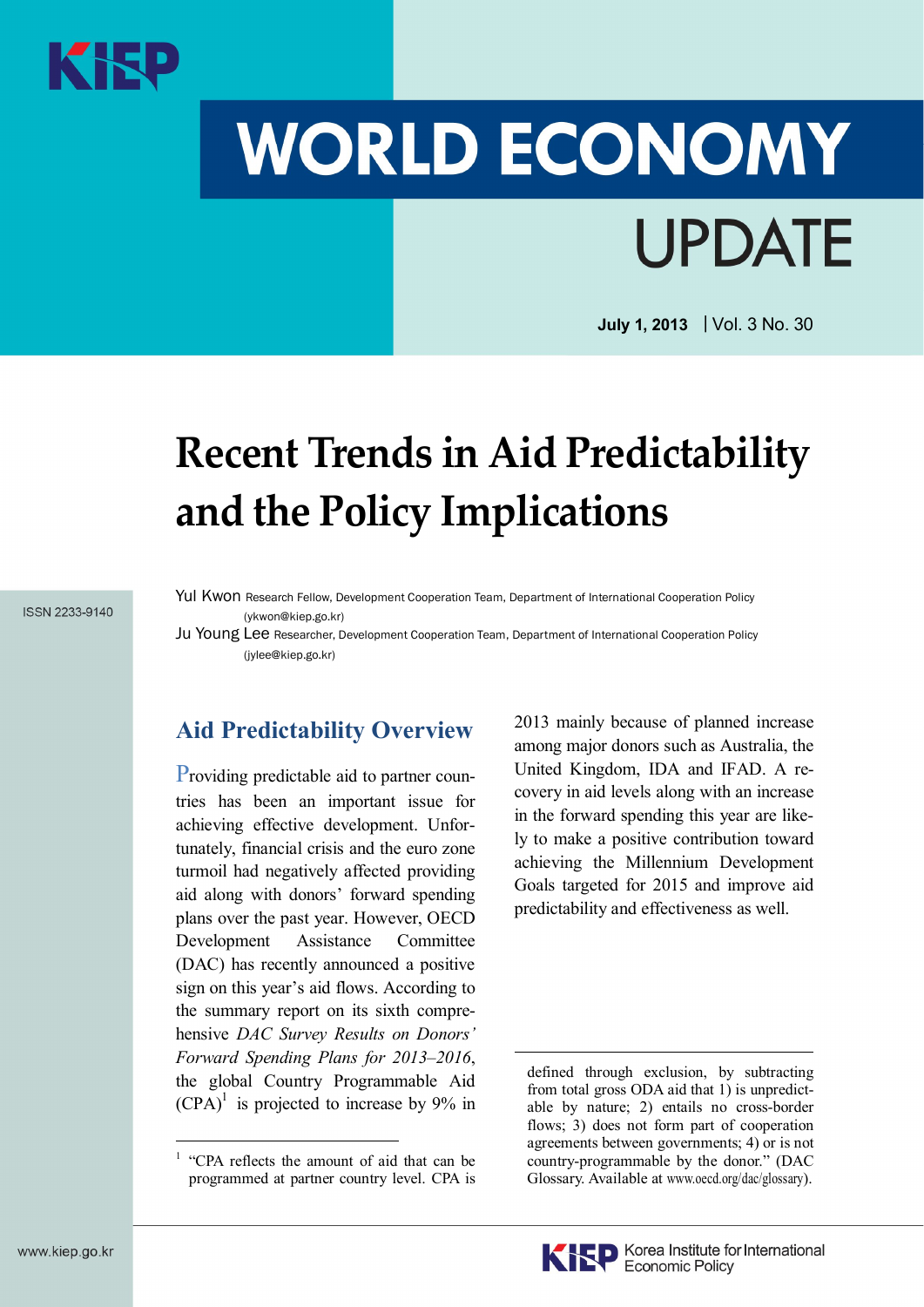

#### Figure 1. Actual and projected CPA volume 2000–2016

Note: Country Programmable Aid (CPA) can be used to represent actual transfers of funds to recipient countries. Source: OECD (2013)*, Outlook on Aid: Survey on Donor's Forward Spending Plans 2013–2016,* p.1.

The OECD DAC defines that aid is predictable when "partner countries can be confident about the amount and timing of aid disbursements" (OECD DAC 2006, p.22). To be more specific, aid predictability can be divided into three categories according to time scale: 1) inyear predictability, which is closely related to the donor's actual aid disbursement and implementation within the time frame and to the partner country's administrative capacity and circumstances to receive ODA, 2) mediumterm predictability, which depends on the donors' capacity to ensure aid allocations in the course of their own budget procedure and to provide two- to five-year forecasts with partner countries, and 3) long-term predictability, which relies on the willingness of donors to meet their commitments over five years along with international pledges such as MDGs (OECD DAC 2006, pp.22-23).

This paper mainly covers the medium-term aid predictability by reviewing the evolution of international-level discussions on the issue. This paper also provides a brief diagnosis on

## Figure 2. ODA Composition in 2011



Note: DAC countries, Total bilateral ODA Source: http://webnet.oecd.org/dcdgraphs/CPA\_donor

Korea's current budgetary process and multiyear spending plan on ODA. Finally, it draws policy implications for Korea as a new DAC member as well as a steering committee member of the Busan Global Partnership for Effective Development Co-operation.

#### **The Evolution of International Discussion**

The importance of providing reliable threeto five-year forward expenditure plans on ODA has been addressed since the aid effectiveness agenda had been actively discussed at the international level. The reliable, comprehensive, and timely information on aid flows enables partner countries to make their own strategic development plans and to link them with their budgetary frameworks. For these reasons, international aid community tried to encourage donors to share their future aid allocation policies and keep monitoring

(%)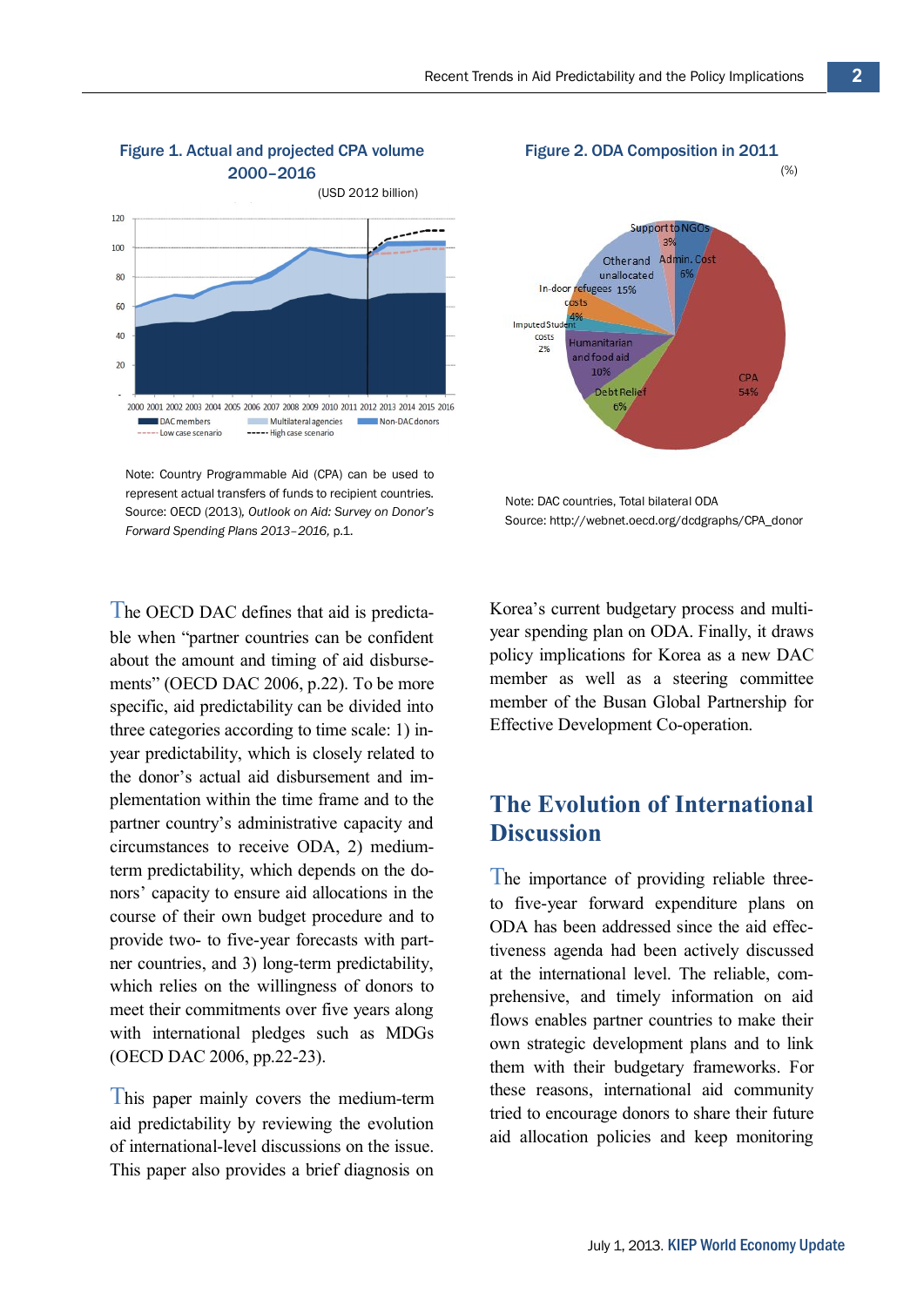both donors' and partner countries' efforts to increase the aid predictability.

Subsequently, at the Gleneagles G8 summit in 2005, donor governments pledged to scale up their aid to developing countries, especially to Africa, securing their aid agencies' budget increase. Moreover, donors committed to "provide reliable indicative commitments of aid over a multi-year framework and disburse aid in a timely and predictable fashion according to agreed schedules" at the Second High Level Forum on Aid Effectiveness (HLF2) in Paris in 2005. This commitment was monitored by conducting the first DAC annual survey on aid allocation policies and

indicative forward spending plans in 2007, and then the commitment was reaffirmed in the following High Level Forum in Accra (HLF3) in 2008 and in Busan (HLF4) in 2011.

At the Fourth High Level Forum, all DAC members particularly committed to ensure that by 2013, they would provide partner countries with the rolling three-to five-year indicative forward expenditures and/or implementation plans agreed in Accra. Table 1 shows Busan's commitment on medium-term predictability and its target.

#### Table 1. Busan's Commitment on Medium-Term Predictability (Indicator 5b)

| <b>Relevant Busan</b> | "By 2013 provide available, regular, timely rolling three- to five-year indicative forward |
|-----------------------|--------------------------------------------------------------------------------------------|
| commitment            | expenditure and/or implementation plans as agreed in Accra" (Busan §24a).                  |
| <b>Measure</b>        | Estimated proportion of development co-operation covered by indicative forward ex-         |
|                       | penditure and/or implementation plans covering at least three years ahead.                 |
| Proposed target       | Halve the gap – halve the proportion of aid not covered by indicative forward spending     |
|                       | plans provided at the country level. (Baseline year: 2011).                                |

Source: OECD DAC (2012b), "Proposed Indicators, Targets and Process for Global Monitoring," Annex A.

### **Korea's Current Mid-term ODA Plan**

Korea is planning to establish a Busan Global Partnership Implementation Plan on the whole government level by the first half of this year. The implementation plan is going to be systematically applied to most of the Korean ODA projects' operational plans, country partnership strategies, and evaluation systems by the end of this year. With regard to the aid predictability issue of the partnership, the Korean government has already announced that it will provide its 26 priority countries with indicative forward spending plans by 2013 (OECD DAC 2012a). Therefore, the relevant preparations and measurements to fulfill the promise are urgently needed.

Korea also needs to manage the aid increase effectively. Korea's total ODA volume has reached USD 1.55 billion in 2012 and 0.14% of the gross national income (GNI). It is a dramatic increase of 17.6% in net ODA, and Korea is still planning to scale up its overall aid, targeting an ODA/GNI ratio of 0.25% by 2015. It means that Korea should double the ratio within three years, which might be quite challenging not only for securing the budget itself but also for managing it effectively. Regarding these factors, it is recommended for Korea to fasten the follow-up measures for improving aid predictability by developing the current *Mid-term ODA Policy for 2011– 2015* and establishing reliable indicative forward spending plans for partner countries.